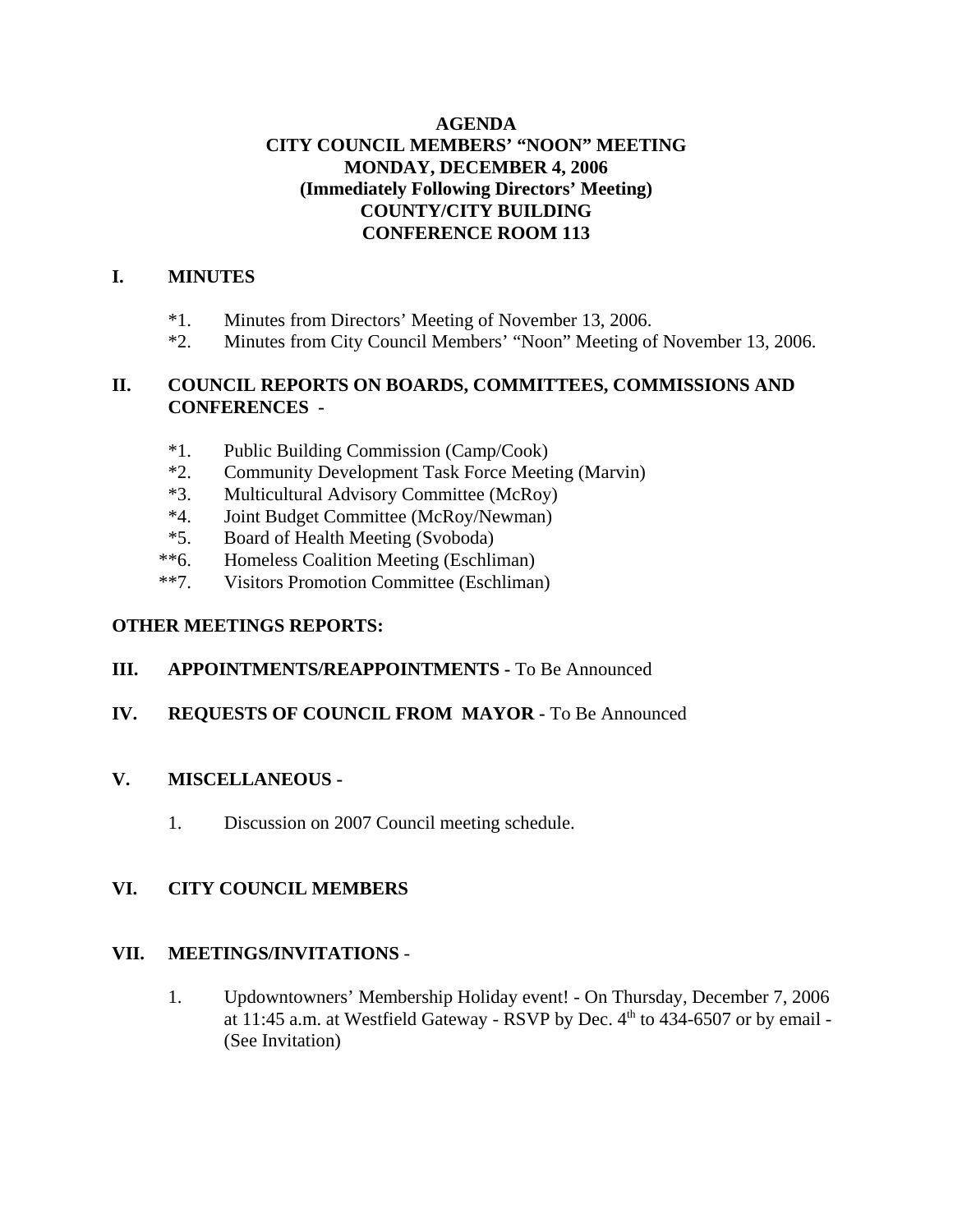- 2. Salt Creek Floodplain Mapping Update-3rd Open House on Thursday, December 14, 2006 from 5:30 p.m. to 8:00 p.m., Presentations at 5:30 p.m. & 7:00 p.m., at the Lincoln Firefighters Reception Hall, 241 Victory Lane (North of West O off Sun Valley Blvd.) - (See Invitation)
- 3. Junior Achievement's 36<sup>th</sup> Annual Future Unlimited Awards Banquet on Thursday, December 21, 2006 - Dinner & Program begin at 6:30 p.m. at The Cornhusker Marriott Hotel - RSVP by Dec. 14<sup>th</sup>, by reservation form, call Ken Carlson at 467-4479 or by email - (See Invitation)
- 4. Gilmore & Bell, P.C. Holiday Open House on Thursday, December 7, 2006 from 4:00 p.m. to 8:00 p.m. at Suite 710 Wells Fargo Center - RSVP by Nov. 30<sup>th</sup> to 474-5000 - (See Invitation)
- 5. Invited to share in the joy this holiday season, Spirits & Hors d'oeuvres at the Lincoln Convention and Visitors Bureau Holiday Social on Wednesday, December 13, 2006 from 4:00 p.m. to 6:00 p.m. at 1135 "M" Street, Suite 300 - RSVP by Dec.  $8<sup>th</sup>$ , call 434-5336 or by email - (See Invitation)
- 6. Harris Overpass Project Open House Public Meeting on Tuesday, December 5, 2006 from 5:00 p.m. to 7:00 p.m. at Ridnour Room, 809 "P" Street - (See Invitation)
- 7. Runza Restaurants pre-opening VIP party for our newest location in Lincoln! Please join us in an evening of free dining at the new West O Street Runza, prior to the public opening on Tuesday, December 12, 2006 at 5:30 p.m. at 610 West "O" Street - (See Invitation)
- 8. The Nebraska Capitol Environs Commission has voted to sponsor a proposal to rename South 15<sup>th</sup> Street from A Street to the Capitol as "Goodhue Boulevard". The Commission will hold a public information meeting on Wednesday, December 6, 2006 at McPhee Elementary School, 820 South 15<sup>th</sup> Street at 7:00 p.m. - (See Invitation)

## **VIII. ADJOURNMENT**

## **\*HELD OVER FROM NOVEMBER 20, 2006. \*\*HELD OVER FROM NOVEMBER 27, 2006.**

ca120406/tjg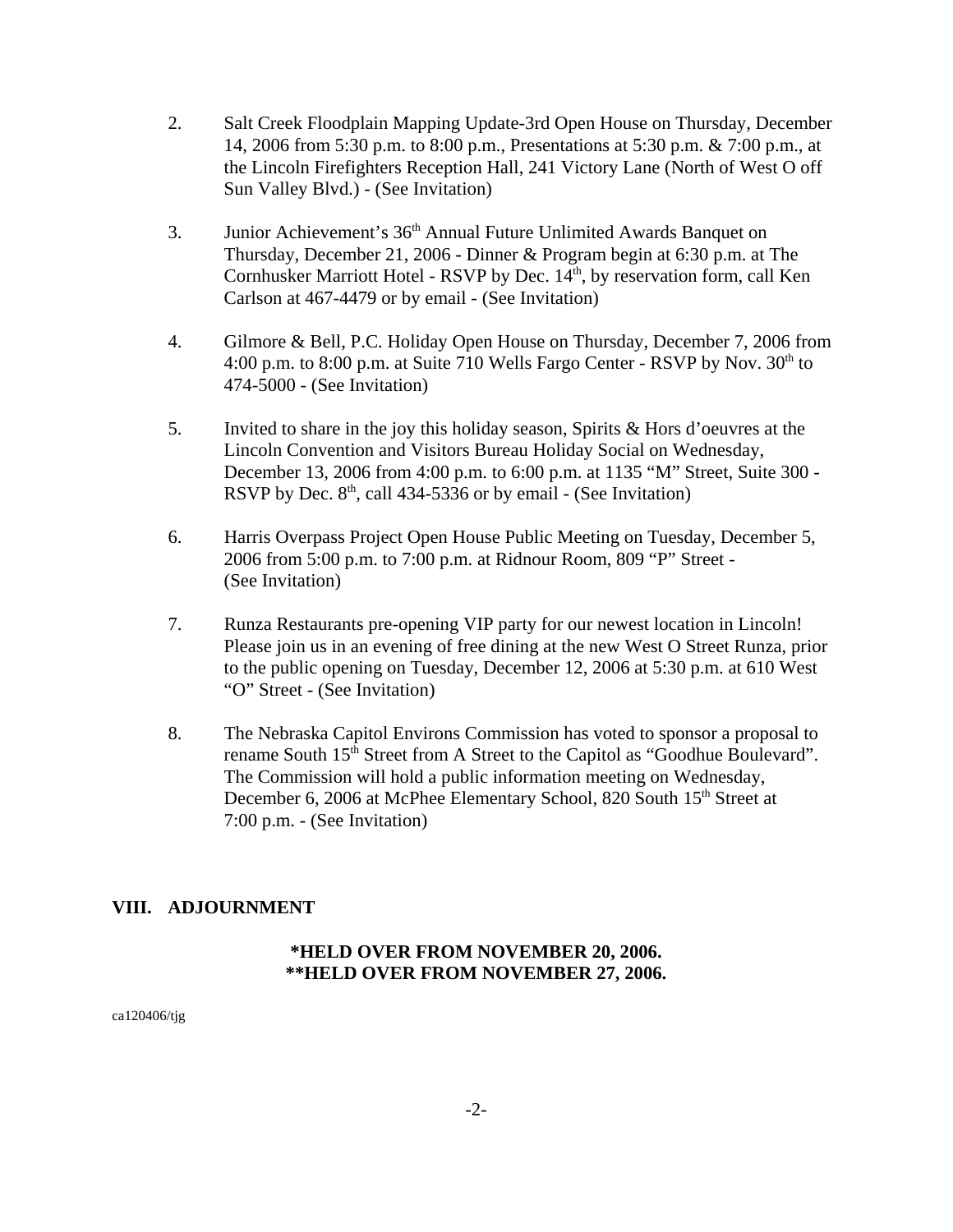### **MINUTES CITY COUNCIL MEMBERS' "NOON" MEETING MONDAY, DECEMBER 4, 2006 (Immediately Following Directors' Meeting) COUNTY/CITY BUILDING CONFERENCE ROOM 113**

**Council Members Present:** Patte Newman, Chair; Dan Marvin, Vice-Chair; Jon Camp, Jonathan Cook, Robin Eschliman, Annette McRoy, and Ken Svoboda.

**Others Present:** Mark Bowen, Ann Harrell, Rick Hoppe, Mayor's Office; Dana Roper, City Attorney; Deena Winter, Lincoln Journal Star Representative; Coby Mach, LIBA; Bruce Bohrer, LPED; and Tammy Grammer, City Council Staff.

## **I. MINUTES**

- \*1. Minutes from Directors' Meeting of November 13, 2006.
- \*2. Minutes from City Council Members' "Noon" Meeting of November 13, 2006.

Chair Patte Newman called for approval of minutes. No objections or changes and minutes approved by acclamation.

## **II. COUNCIL REPORTS ON BOARDS, COMMITTEES, COMMISSIONS AND CONFERENCES**

#### \*1. **Public Building Commission** (Camp/Cook)

Cook stated the PBC purchased a x-ray machine for the Hall of Justice, and a maintenance agreement, which does include the regular maintenance with the net cost approximately \$2,400 a year for the equipment. Cook said by locking in the maintenance agreement have a set price for the equipment life versus paying, he believes, \$9,000 a year as now they're paying approximately \$9,000 a month as the machine is old.

Cook said on change orders the architect requested a lump sum payment of \$30,000 for various and miscellaneous changes they have made. This was tabled for a month which will give Camp time to return and discuss.

Cook mentioned the open house at the Health Department on December  $12<sup>th</sup>$ , which will include a tour, with speakers, including the Council and County Board chairs.

Cook said the City cut the budget to the Public Building Commission for maintenance, which is very difficult. Also stated Bill Luxford (City 5 TV) wanted to attend the meeting as he would like new monitors, microphones, etc. stating the equipment is getting old. Cook said this hasn't been discussed yet. Eschliman asked if it would be high definition. Cook stated not at this time but apparently there are problems with the microphones with people have trouble hearing and they would like to make some improvements.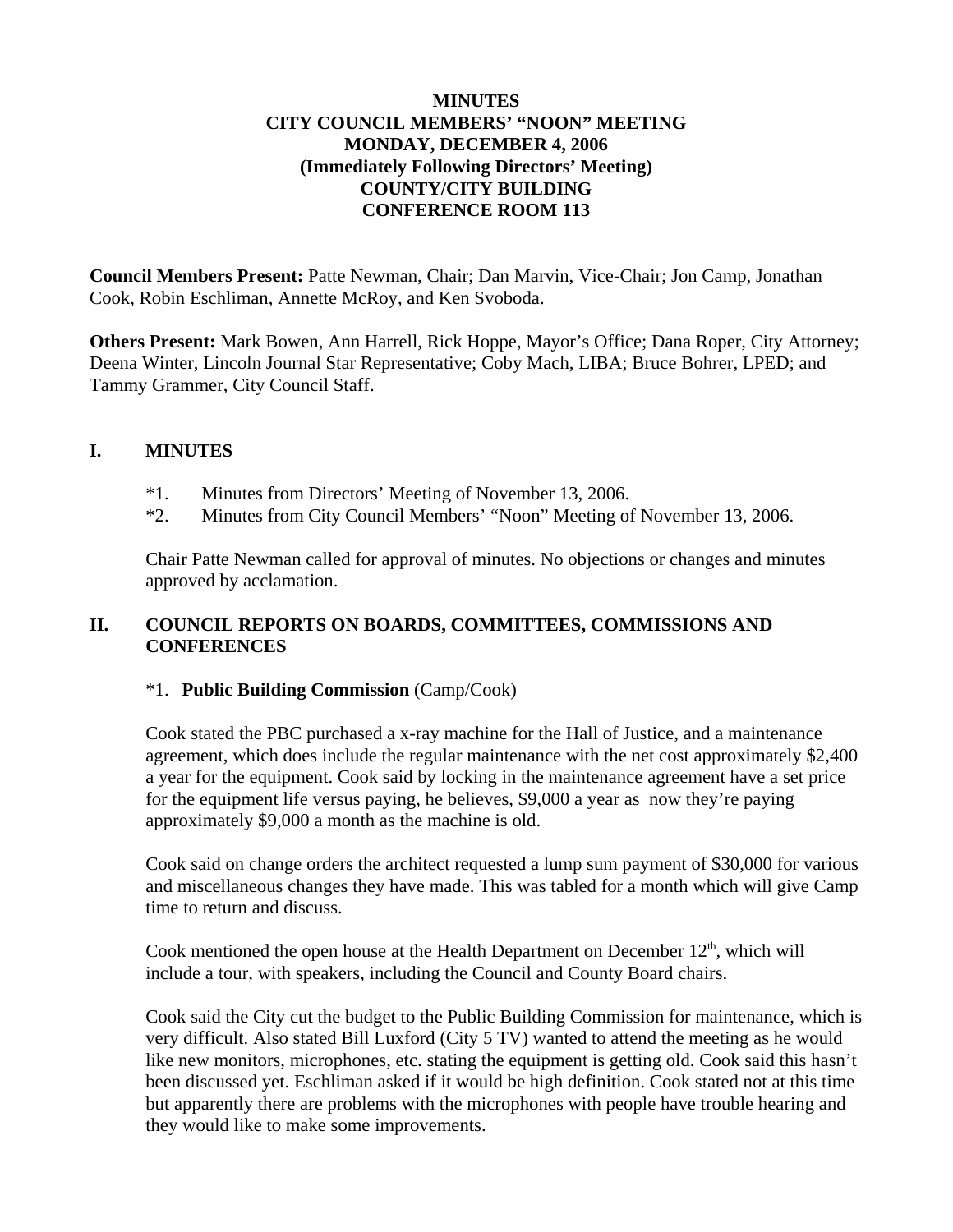## \*2. **Community Development Task Force Meeting** (Marvin)

Marvin said the meeting was held at the Malone Center where they participated in a tour. Marvin stated T.J. gave a history on the building and on the finances of the Center. It's a building which Marvin doesn't believe was built with the best plan in mind. He stated they were trying to figure out what the Malone Center will do regarding having a new building or making changes to the existing building, including heating and cooling.

Marvin stated the Task Force had been working on the Urban Development Plan during the summer. He stated some items were discussed but without a final vote as they didn't have a forum but a forum wasn't necessary to send off the final report to set needs for next year.

## \*3. **Multicultural Advisory Committee** (McRoy)

No report.

## \*4. **Joint Budget Committee** (McRoy/Newman)

Newman stated the three largest issues raised were, first, working on national standards for interpreters, talking about medical translations and the problems. Newman said secondly discussion was about capital campaigns for non-profits being a problem as when a non-profit decides to raise fifteen million dollars it then impacts everyone. She stated they would like to see if they could get a comprehensive plan on long term planning for non-profits, so that they're not stepping on/competing with each other. Newman said this year agencies included the Lighthouse, the Mission, and Fresh Start all doing capital campaigns to raise money. The amount of twenty-two million in one year was discussed and Newman stated it definitely puts a stretches people because if they give to one they might not give to another agency. The committee is looking into a funders group, a long range plan for non-profits.

Newman said the third item was Boys and Girls Clubs coming to Lincoln. She stated Lincoln is one of only two capital cities without Boys and Girls Clubs, with Kentucky being the other. The concern is Lincoln has well established community learning centers and the Boys and Girls Clubs have, what they call, a eighty-five million direct line to federal programming for youth, with usable programs being cheaper. Newman stated whether good or bad know it will have impacts and the community should be aware. Eschliman asked if they're the standard programs? Newman answered mostly the after school programs. McRoy said they'll say they're a little different and it's much cheaper than the CLC's. Newman said it's \$20.00 a year. McRoy said the CLC's are approximately \$40.00 a week, depending on the program, adding it is not free for a person in a services after school program. Newman said this is for 6 to 18 year olds in which they feed the children between 3:00 and 9:00 pm with the CLC's much more limited in scope. They also emphasized the learning aspect rather than just after school. McRoy said it was discussed at JBC how they do their grants, and how they reworked a program with a fund.

Camp said the city should look at these new opportunities. Newman said it's just that we know it will impact the CLC. McRoy said it's not a matter of if they come, they're coming.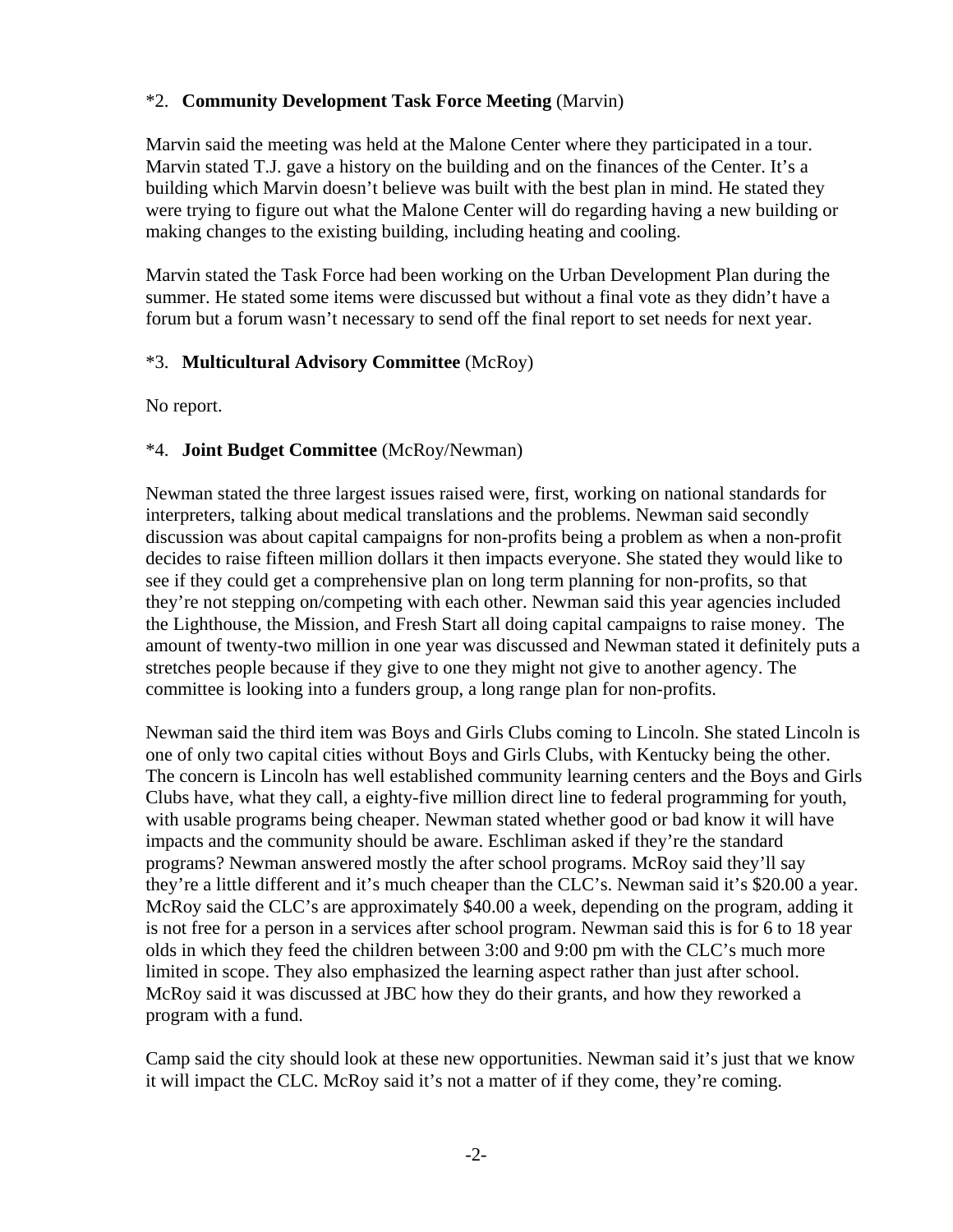Newman stated Community Services Initiatives has a new annual report. The report is very good, also being color coded for priority areas.

### \*5. **Board of Health Meeting** (Svoboda)

Svoboda stated he has already reported on this meeting.

### \*\*6. **Homeless Coalition Meeting** (Eschliman)

Eschliman said the Homeless Coalition completed a survey last weekend and she put together the profile of a typical homeless person. Eschliman stated there's a two-thirds chance the person will be a white, single woman. Sixty-two percent have been homeless before with a fifty-fifty chance they've been homeless less than/or more than three months. Eschliman said one out of four have addiction or substance abuse, which is the largest category of any reason given for being homeless. One-third are in transitional housing and a quarter of the homeless are in emergency shelters. Eschliman stated a large proportion are not on the streets, they're in a building, and contrary to popular opinion, most of them did not move here so they could access services and there's a two-thirds chance they are unemployed.

Marvin asked how many are mothers with children? Eschliman said twenty-five percent were single mothers and more than fifty percent were women.

### \*\*7. **Visitors Promotion Committee** (Eschliman)

Eschliman said the VPC is doing very well adding usually she can't attend the meetings because of Council meeting conflicts. Eschliman stated usually in a year about 9,400 hotel rooms are booked, and this year they've booked 38,000. She said in September alone they booked 9,500 for a Triple Crown Sports Youth Baseball event. Eschliman stated an interesting item is they have started going to some large chain retailers and asking if they have grants, etc., they can contribute towards the Visitors Promotion Committee, with Scheels agreeing to do a grant.

Eschliman stated the VPC did talk about Vision 2015. Members of the VPC said they like the idea and what they are doing sounds good and also like the idea of consolidating the State Fair and the Event Center and having them on 84<sup>th</sup> Street. Eschliman stated they asked what would they do if they want to get the word out that they like the idea. A County representative gave legal advice which they'll take under advisement and Eschliman said we can check to see if they go to the County, or someone, with a formal recommendation.

## **OTHER MEETINGS REPORTS:**

## **III. APPOINTMENTS/REAPPOINTMENTS**

**RICK HOPPE -** Hoppe passed out an attachment for Council to review on Boards and Commissioners Upcoming Appointments. Hoppe gave explanation of the handout. (See Attachment 'A')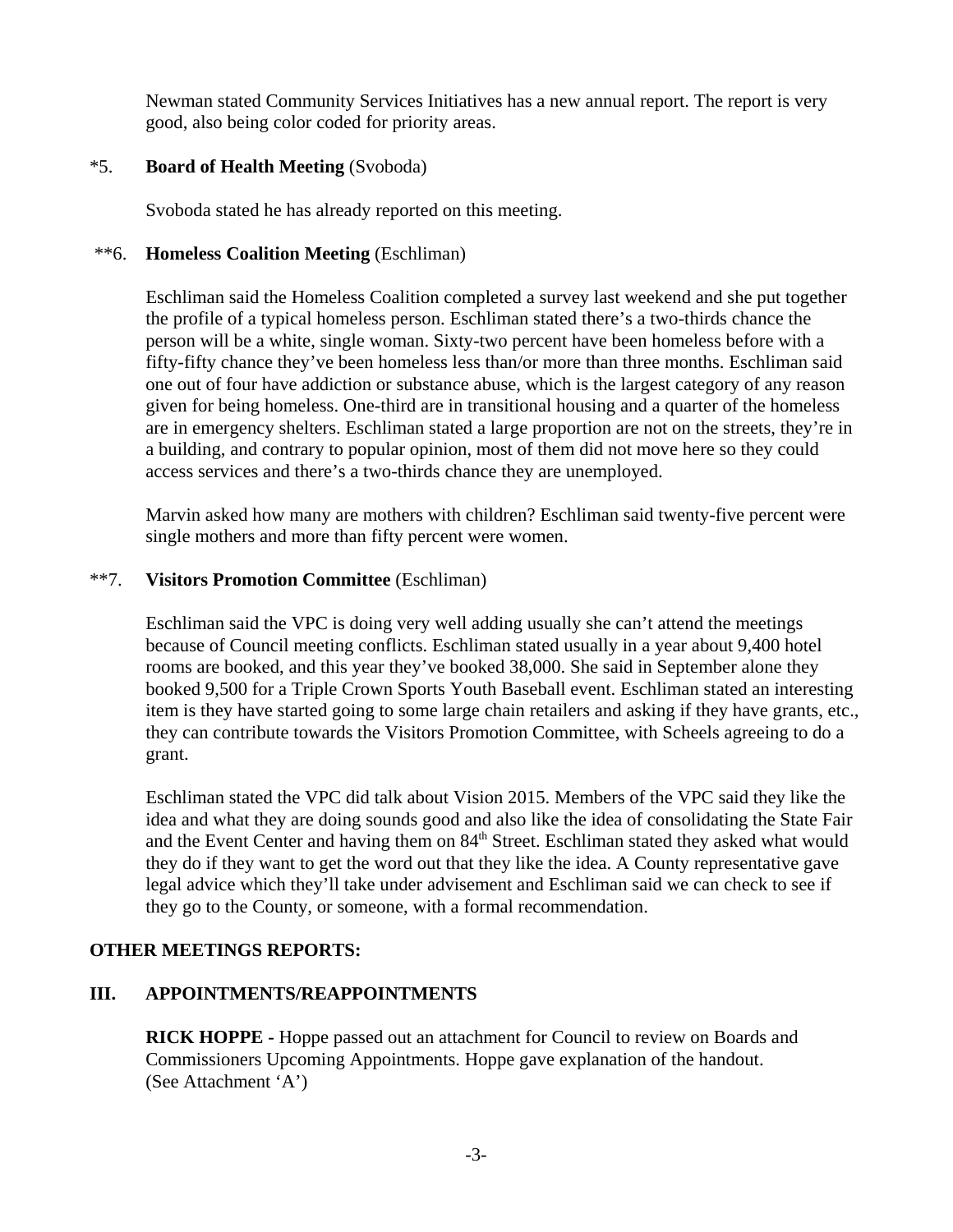### **IV. REQUESTS OF COUNCIL FROM MAYOR**

**MARK BOWEN -** Bowen said the Graffiti Appeals Board will operate as a sub-section of the PRT, so they may be combined and scheduled at the same time. He stated the Graffiti Ordinance began last Friday, and there will be information transferring from the Police Department, probably a weekly transfer of data, to the Mayor's office where they will identify letters needing to go to individuals, recording they have their fifteen day notice that the process will start. Bowen thought the first meeting of the Appeals Board would be in January, with no date set at this time. Newman said businesses did get hit two weeks ago, with arrests made.

Bowen stated the budget forecast meeting has been scheduled at the Cornhusker. Newman asked if the meeting would be in the basement? Bowen said the lower room. Camp stated he's heard the word "cheap" several times and he thought the Council should mandate to use the phrase, less expensive. Plus, it's not basement, it's lower level. The Cornhusker is semi-city and these statements might allude to the difference to quality and as this is a quality city we are less expensive and have lower levels. Cook asked if this was on the  $13<sup>th</sup>$  of December? Bowen said 1:00 to 5:00 pm and if anyone has an issue with the starting time of one o'clock to let him know and he would adjust.

Bowen stated on Friday they did have conversation with Terry Bundy, LES, regarding the LES budget and from what Bundy stated Bowen thought they'd have to discuss more items. Bowen stated Bundy thought the his budget process would be complete in time to match up with the City budget, but not quite the same. Marvin said he thinks there's a way to handle but will say from his discussion with Bundy he doesn't seem to have an urgency. Trying to make the other 25,000 happen for about a year. Bowen said in his discussion with Bundy got the idea he was going to try to make it match budget years, trying something different. Bowen said there is a potential the City could end up with three-quarters of the budget funding, other than a full year budget funding, so we need to work out with language if that is what everyone is thinking.

Bowen said for first reading there is the LPED supplemental funds. He said the Council would be voting on them next week, and he passed out a draft of the actual amendment. Bowen said the amendment was not attached to the resolution, but believed Council would like to see, adding it was worked out through sessions in which Marvin and Svoboda participated with the LPED officials. Bowen said if there were questions concerning the draft either Marvin, Svoboda, Bruce Bohrer, or he could answer. Bowen said this week is the first reading and the motion is actually to transfer money into the industrial revenue account, to allow checks to be written. Eschliman asked where is paragraph four, as there is an eight, and a II, etc. Bowen said this is an addendum to the existing contract. Eschliman asked for the original to compare and refer to. Bowen agreed to deliver and said some paragraphs were duplicated and therefore the reason it seems a little out of sequence. He said Council will see reference to the original, how it's calculated, how our match is done, and then some was replicated and used the same language. He said on A1A there is existing language and A 1D is new language.

Bowen said the City, schools, Airport Authority, and Housing Authority have been meeting regularly, talking about the Huskerville site as a potential school site at Air Park. He stated the City is the owner and the airport has been the operator for the last forty to fifty years. Bowen said it appears the site would become an agreement later this month and proceed to the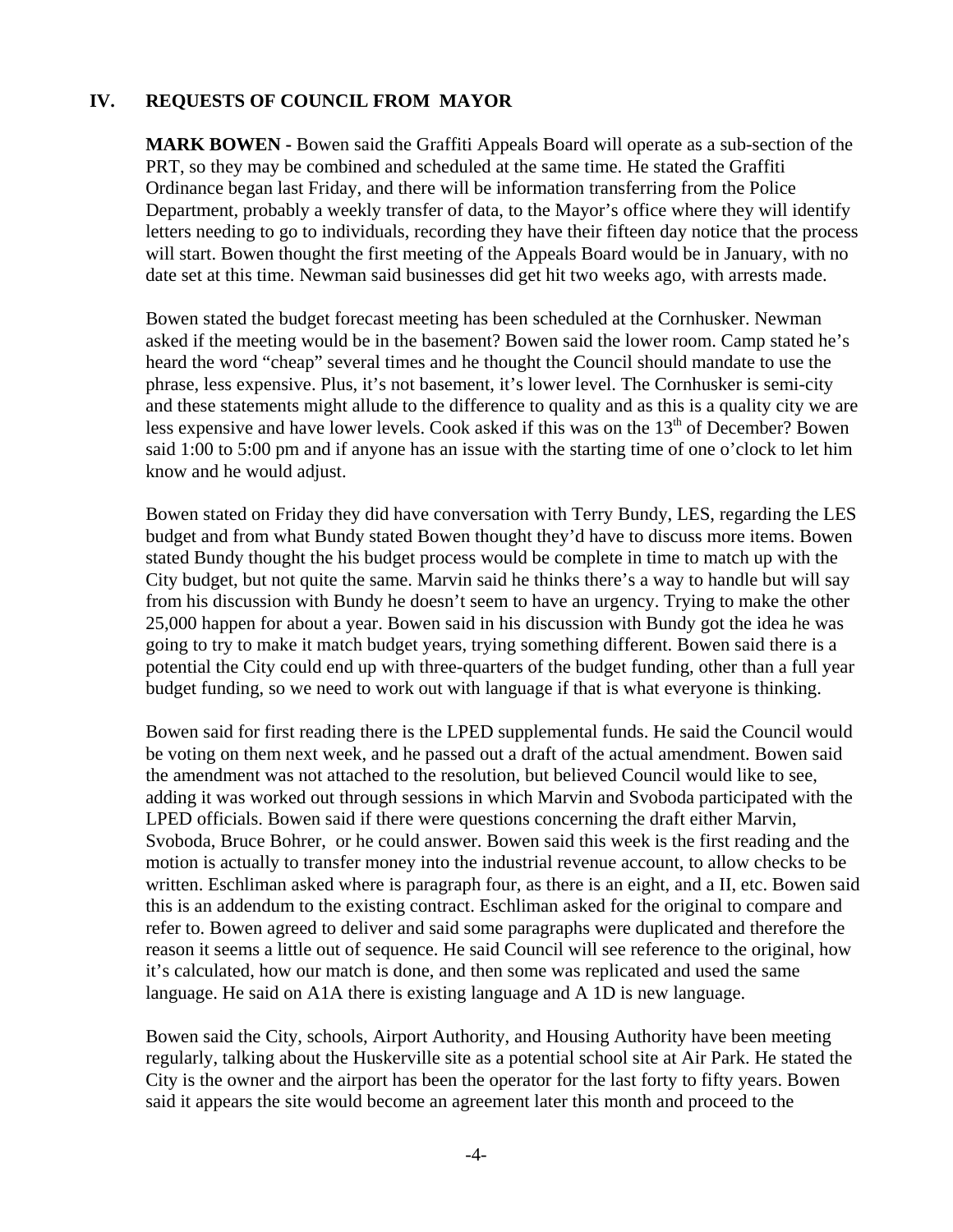Planning Commission. Bowen said it appears this is the site the schools are most interested in. If final arrangements can be made looks like a transfer might occur and the Council would have a resolution before them to allow the sale of the land. The Council would have to okay the sale, actually both bodies would have to okay the sale.

Camp asked if Huskerville is in a different category than the airport land? Bowen said it's all under the auspices of the Airport Authority, but they have not used, developed, or have any airport functions on it. Idle land. Camp stated a reason for asking is companies have wanted to buy land near the airport and it was reported the Airport Authority said they couldn't sell. Is this different land than the other land? Camp said maybe it would become a selling tool and possibly have opportunities for development. Bowen replied the discussion revolves around the fact we're public entities and the City and airport can agree under what conditions it could be transferred with one condition being that since the Library and Parks and Rec were also talking about building with the school in some fashion that we retain some land. Bowen said this is not property inside the industrial area Air Park has, but west of NW 48<sup>th</sup>. Camp assumed it's categorized different than what was deeded to the City by the U. S. Government Air Base. Bowen answered he didn't think it was categorized differently but is in a residential area, not the industrial area. Camp said he wanted to make sure everyone understood the restrictions as it might give an opportunity to other businesses. He had understood the City couldn't sell land which was deeded to the City, without going back to the U.S. Government. Bowen said there are some federal requirements the airport has to adhere to and have said they will adhere on this item. Eschliman said maybe it is easier to sell to a government entity than to private, asking if that is when you have to go for Congressional? Bowen said it's in regulations within the aviation authority. Camp thought more so because it was deeded by the Department of Defense, former air.

Bowen said Eschliman had emailed about pay lag wanting an update. Roper said a couple of police officers, who left the force, were writing letters. They had not file claims within the time limits, therefore hadn't been paid, and not happy. Eschliman said apparently there were individuals who did file. Roper said there were others who filed within the time limit and they have been paid. Marvin asked if Roper had record they were delivered the information prior to the cutoff time? Roper stated he's not sure what information was mailed. Bowen said when they retired, initially, they had a time frame in which to submit a letter. Newman said they were asking if individuals were informed they needed to file? Marvin said if he didn't know to file that it seems to be a harder case for the City to make. How can you hold somebody to filing on a deadline if they didn't know? Marvin said his question is were they informed? Roper answered no, they would have had to do it on their own, doesn't believe there was anything sent out which said there's a ruling, you maybe entitled to money, but you're out of time now. They're past the deadline, having had a year to file, and on their own coming up with the theory that they're entitled to money. Bowen said in a previous lawsuit no one was entitled to anymore than what they received when they left, unless they met the deadline for writing a letter.

#### **ANN HARRELL -** No report.

#### **DANA ROPER, City Attorney -** No report.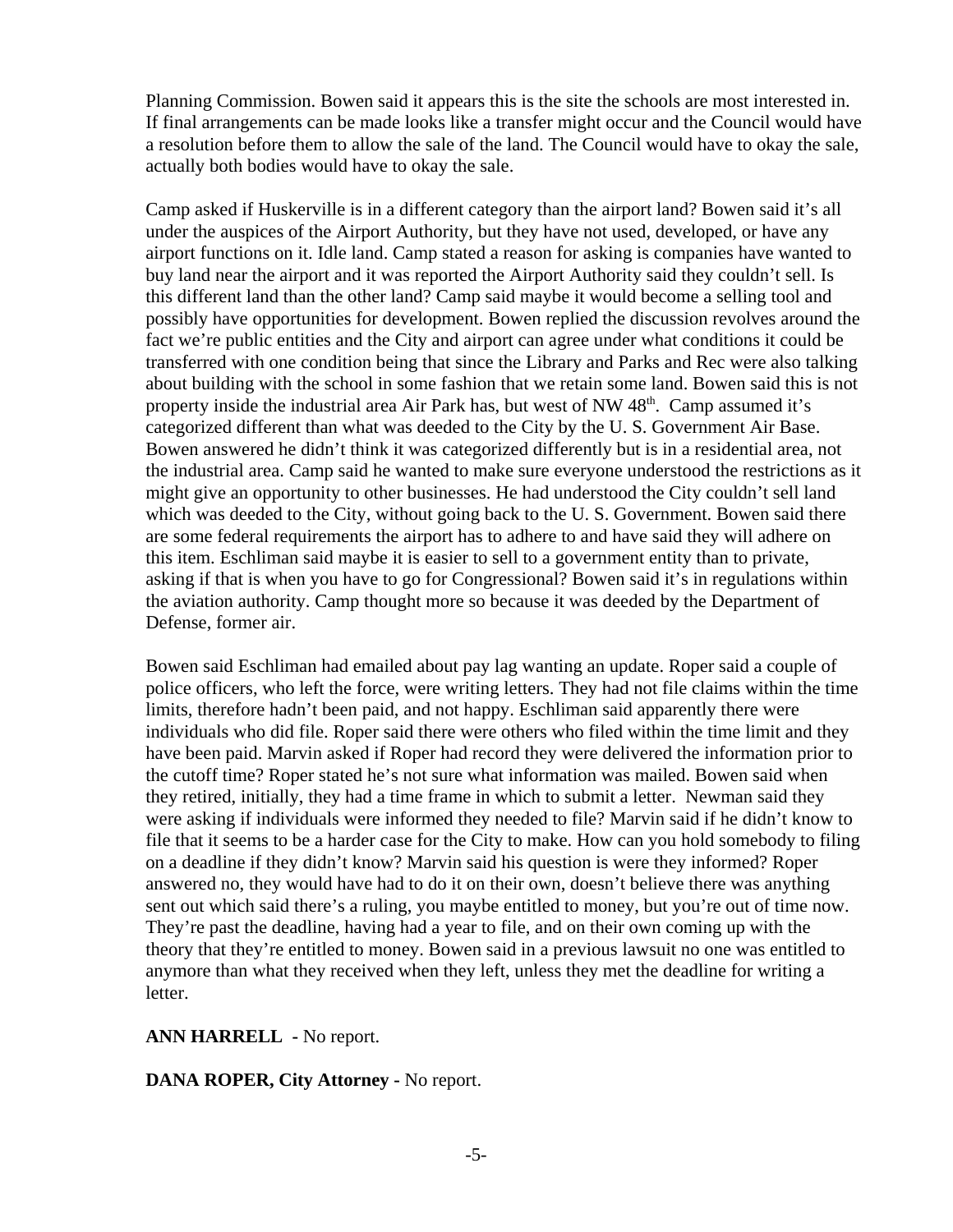### **V. MISCELLANEOUS -**

### 1. Discussion on 2007 Council meeting schedule.

Newman pointed out the Council needs to look at the 2007 calendar and decide May, November and December meetings as there might be conflicts with the night meetings. Newman asked on May  $28<sup>th</sup>$ , Memorial Day, does Council want to have a night meeting on the 21st? Svoboda, Cook, Camp relied affirmatively. Newman stated in November Council has choice of going before, or after, Thanksgiving, taking off the  $19<sup>th</sup>$  through the  $26<sup>th</sup>$  and then the night meeting will be adjusted accordingly. Svoboda asked why the Council takes off at Thanksgiving, when it really doesn't affect the Council at all? Cook replied some members may travel to family, and we want to give that opportunity, which is why the Council picked the day after Thanksgiving as on Thanksgiving Thursday and Friday City Government is closed. With City Government closed it makes it very difficult to receive legislation, plus preparing for the Monday meeting, which is why we take Monday off after Thanksgiving. Cook said he thinks Council should do the same as last year, the Monday after, which would be the  $26<sup>th</sup>$  and do the night meeting on the  $19<sup>th</sup>$ .

Newman asked if this was acceptable with everyone. Camp said logically we'd take it off after, as it makes sense with the staff. Newman asked for Council ideas, want to have the night meeting on the  $19<sup>th</sup>$  and take off the  $26<sup>th</sup>$ ? Cook made motion.

Motion: The City Council would adopt the holiday schedule as noted on the attachment, with Thanksgiving as the  $26<sup>th</sup>$ , with November  $19<sup>th</sup>$  as the night meeting. And in addition the Council would have a night meeting on May  $21<sup>st</sup>$  and on November  $19<sup>th</sup>$ , and do not have a night meeting in December, 2007. Just as we do not in 2006.

Camp seconded.

Newman clarified saying a night meeting on November  $19<sup>th</sup>$ , with no meeting on the  $26<sup>th</sup>$ . December will be a holiday on the  $24<sup>th</sup>$  and the 31<sup>st</sup>. And no night meeting in December. In May the night meeting will be the  $21<sup>st</sup>$  and the  $28<sup>th</sup>$  off for Memorial Day.

Role Called: Cook, Eschliman, Camp, Marvin, Svoboda, McRoy, and Newman voting aye. Motion carried seven to zero.

## **VI. CITY COUNCIL MEMBERS** -

**JON CAMP -** No report.

**JONATHAN COOK -** Cook recognized Eschliman was concerned about the changes in the substitute for signs and wanted to know if the substitute was to make it clean, or was it to give Marvin a chance to make definition adjustments because we wanted this to allow more transitions, and he eliminated and dissolved in combining substitute two.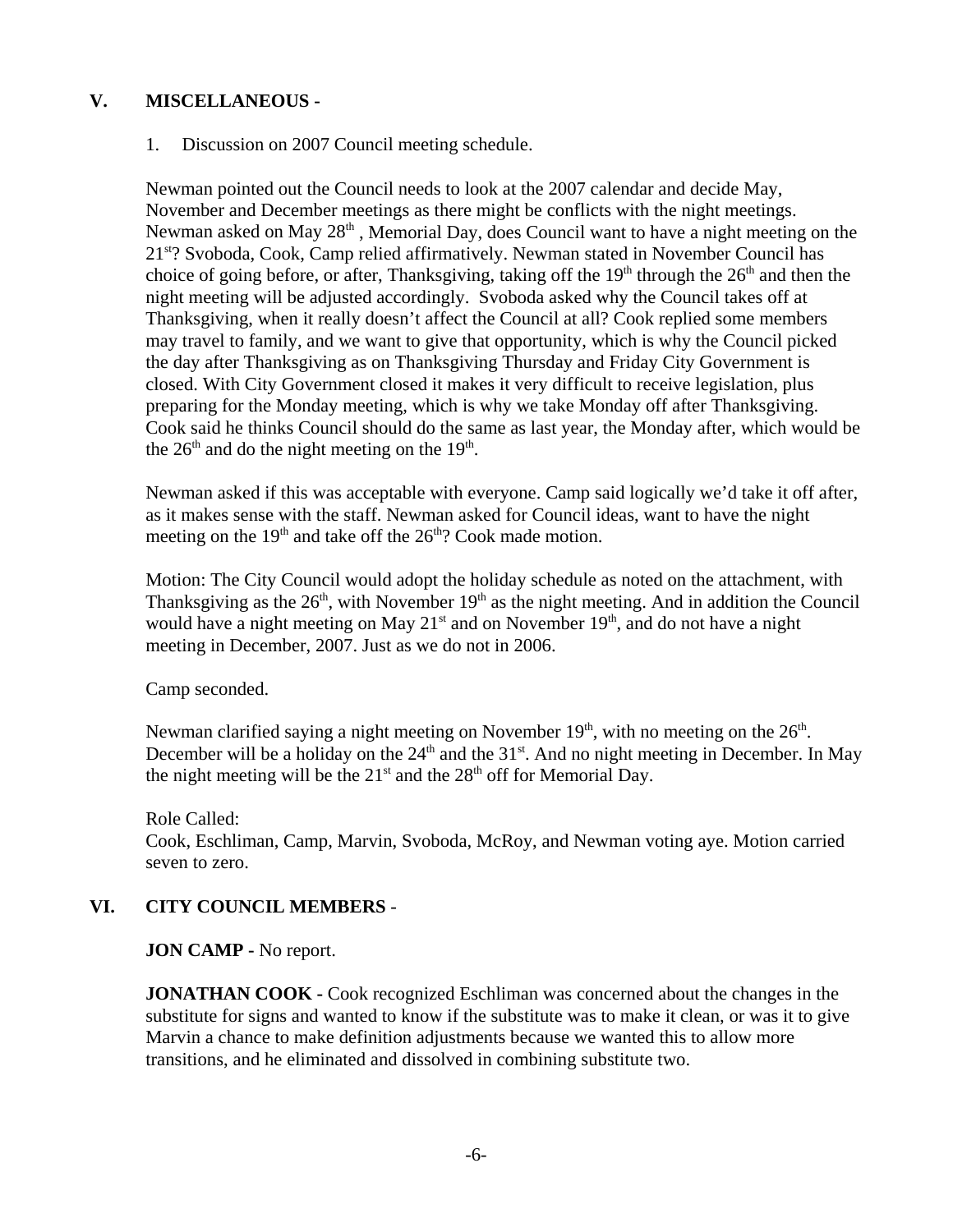Cook stated Substitute Two is essentially the original, with a small number of changes. Svoboda said with eliminated animation. Cook replied animation wasn't allowed in the original and so doesn't include animation. Svoboda said Substitute One has animation. Cook said Substitute One is different and added is a new transition called, Reveal, you scroll and travel. The light settings are the same but with the adjustment on the night setting, which is NITs, they are higher for the darkest time, exactly the same as Substitute One. Cook continued saying on Page 7, starting at Line 16, it is the only paragraph actually significant with the transitions now fade scroll problem .... can only be up to one second, and then the whole time has been reduced from three seconds to one second, all in the paragraph. Cook didn't believe anything else changed, and that's why the substitute has those changes and is based upon the original Planning Commission. Cook stated he didn't want the document to seem overwhelming.

Eschliman said if Council receives this much we need to receive by Thursday. Cook said it wasn't complete until Friday afternoon, when Law finished, but the other two amendments are both in keeping in what we discussed before two. Cook said he didn't know what the Council wanted to do with them, the Anderson Ford Sign, and the other one was Payless's attempt to satisfy. Cook said he talked to Martha Lee and she had no problem with the changes, the transitions, the transition times. Also talked to Bob Norris and he still would prefer something more on the transitions rather than the list he received. This is the one area we agreed to disagree. Marvin said he also talked to Norris.

**ROBIN ESCHLIMAN -** No report.

**DAN MARVIN -** No report.

**ANNETTE McROY -** No report.

**KEN SVOBODA -** No report.

**PATTE NEWMAN -** No report.

VII. MEETINGS/INVITATIONS - Listed on the Attend Sheet for December 4<sup>th</sup>.

**VIII. MEETING ADJOURNED - Approximately at 11:54 a.m.** 

## **\*HELD OVER FROM NOVEMBER 20, 2006. \*\*HELD OVER FROM NOVEMBER 27, 2006.**

cm120406/mmm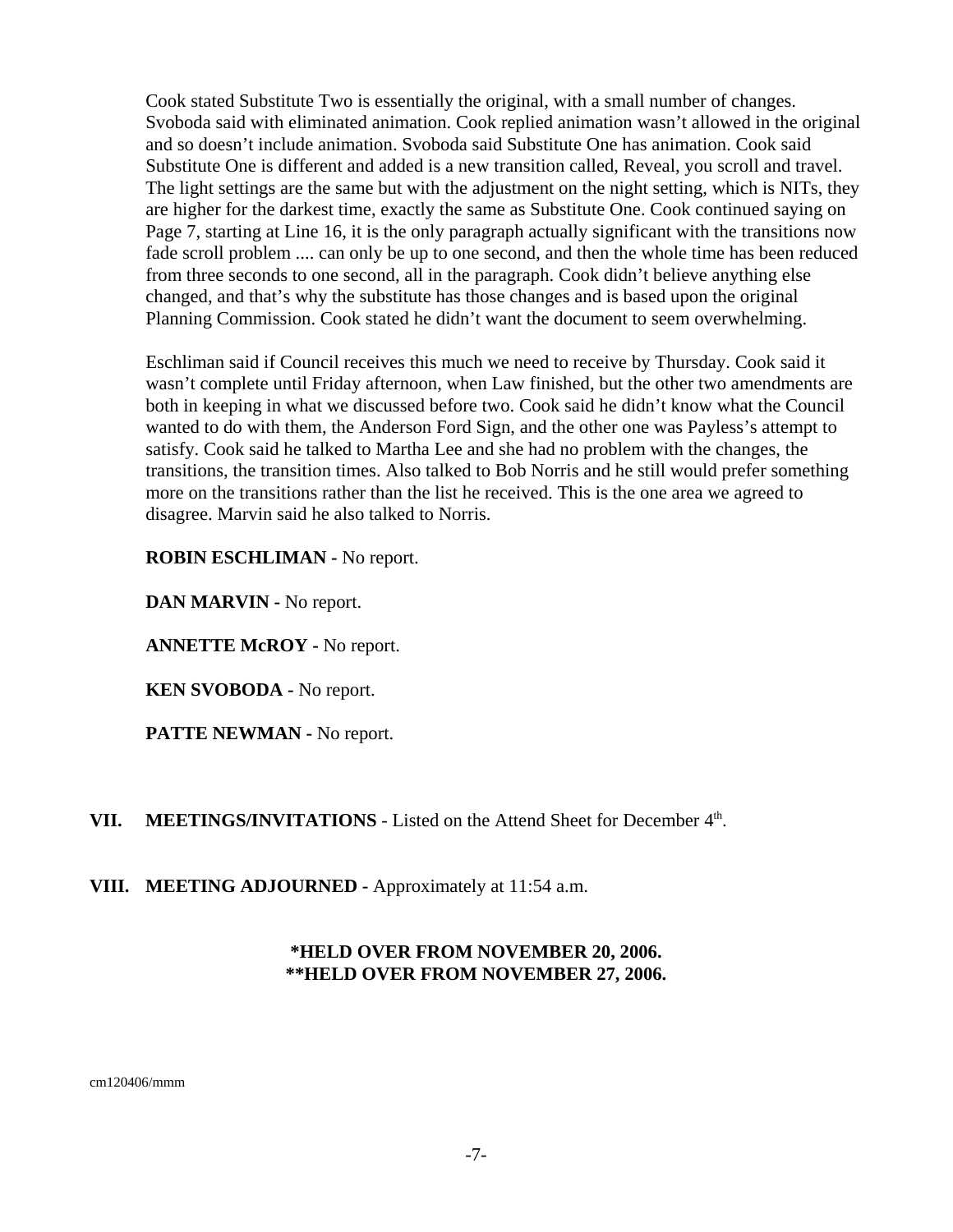$A + \text{tachmon} + A$ 

# **MEMO**

TO: **City Council** 

Richard D. Hoppe FROM: Aide to the Mayor

DATE: November 20, 2006

 $12440$ 

RE: **Boards and Commissions Upcoming Appointments** 

| <b>Name</b>                       | Board                   | Eligible for<br>Reappoint | Desires<br>Reappoint | Mayor will<br>Reappoint |
|-----------------------------------|-------------------------|---------------------------|----------------------|-------------------------|
| <b>COUNCIL VOTE DECEMBER 11TH</b> |                         |                           |                      |                         |
| Larry Anderson                    | Forestry Adv Board      | Yes                       | Yes                  | Yes                     |
| Robert Smith                      | Forestry Adv Board      | <b>NEW</b>                |                      |                         |
| Ken Svoboda                       | District Energy Corp    | Yes                       | Yes                  | Yes                     |
| <b>COUNCIL VOTE DECEMBER 18TH</b> |                         |                           |                      |                         |
| Dee Aguilar                       | Lincoln Area On Aging   | <b>NEW</b>                |                      |                         |
| Connie Schmidt                    | Women's Commission      | Yes                       | Yes                  | Yes                     |
| Gloria Aron                       | Women's Commission      | Yes                       | Yes                  | Yes                     |
| BY EXECUTIVE ORDER IN DECEMBER    |                         |                           |                      |                         |
| Patte Newman                      | Graffiti Appeals Board  | <b>NEW</b>                |                      |                         |
| Russell Miller                    | Graffiti Appeals Board  | NEW                       |                      |                         |
| Shawn Ryba                        | Graffiti Appeals Board  | <b>NEW</b>                |                      |                         |
| <b>NOVEMBER</b>                   |                         |                           |                      |                         |
| Brittani Olson                    | Air Pollution Adv Comm  | Yes                       |                      |                         |
| Wayne Heyen                       | Air Pollution Adv Comm  | N <sub>o</sub>            |                      |                         |
| Sitaram Jaswal                    | Air Pollution Adv Comm  | Yes                       |                      |                         |
| Rick Gardner                      | Air Pollution Adv Comm  | Yes                       |                      |                         |
| Carol Swigart                     | Air Pollution Adv Comm  | N <sub>o</sub>            |                      |                         |
| Kevin Horne                       | Air Pollution Adv Comm  | Yes                       |                      |                         |
| <b>DECEMBER</b>                   |                         |                           |                      |                         |
| Jerry Shoecraft                   | <b>LES Board</b>        | Resigned                  |                      |                         |
| Kathy Campbell                    | <b>LES</b> Board        | Yes                       |                      |                         |
| Michael Ayars                     | LES Board               | Yes                       |                      |                         |
| <b>JANUARY</b>                    |                         |                           |                      |                         |
| Patricia Owen                     | Gov Access & Info Comm' |                           |                      |                         |
| Michelle Zuhlke                   | Gov Access & Info Comm' |                           |                      |                         |